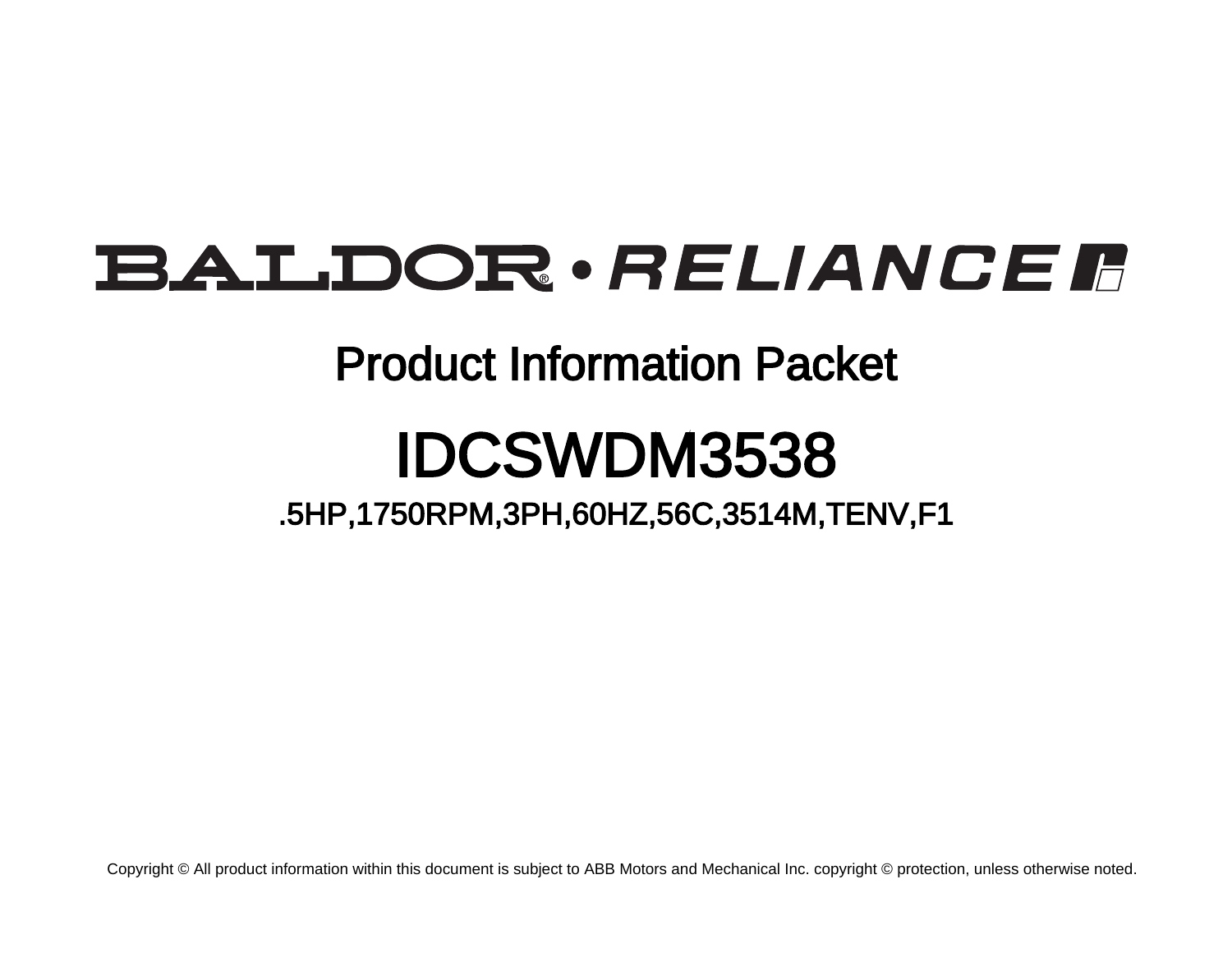### BALDOR · RELIANCE F Product Information Packet: IDCSWDM3538 - .5HP,1750RPM,3PH,60HZ,56C,3514M,TENV,F1

| <b>Part Detail</b> |           |             |            |             |        |                      |            |  |  |
|--------------------|-----------|-------------|------------|-------------|--------|----------------------|------------|--|--|
| Revision:          |           | Status:     | PRD/A      | Change #:   |        | Proprietary:         | No         |  |  |
| Type:              | AC        | Elec. Spec: | 35WGP881   | CD Diagram: | CD0005 | Mfg Plant:           |            |  |  |
| Mech. Spec:        | 35S638    | Layout:     | 35LYS638   | Poles:      | 04     | <b>Created Date:</b> | 06-13-2008 |  |  |
| Base:              | <b>RG</b> | Eff. Date:  | 06-10-2021 | Leads:      | 9#18   |                      |            |  |  |

| <b>Specs</b>                           |                         |                                  |                       |
|----------------------------------------|-------------------------|----------------------------------|-----------------------|
| <b>Catalog Number:</b>                 | IDCSWDM3538             | <b>Heater Indicator:</b>         | No Heater             |
| Enclosure:                             | <b>TENV</b>             | <b>Insulation Class:</b>         | н                     |
| Frame:                                 | 56C                     | <b>Inverter Code:</b>            | <b>Inverter Ready</b> |
| <b>Frame Material:</b>                 | <b>Stainless Steel</b>  | <b>KVA Code:</b>                 | N                     |
| Motor Letter Type:                     | Three Phase             | <b>Lifting Lugs:</b>             | No Lifting Lugs       |
| Output @ Frequency:                    | .500 HP @ 60 HZ         | <b>Locked Bearing Indicator:</b> | Locked Bearing        |
| Synchronous Speed @ Frequency:         | 1800 RPM @ 60 HZ        | Motor Lead Quantity/Wire Size:   | 9 @ 18 AWG            |
| Voltage @ Frequency:                   | 208.0 V @ 60 HZ         | <b>Motor Lead Exit:</b>          | Ko Box                |
|                                        | 230.0 V @ 60 HZ         | <b>Motor Lead Termination:</b>   | <b>Flying Leads</b>   |
|                                        | 460.0 V @ 60 HZ         | Motor Type:                      | 3514M                 |
| XP Class and Group:                    | None                    | <b>Mounting Arrangement:</b>     | F <sub>1</sub>        |
| <b>XP Division:</b>                    | Not Applicable          | <b>Power Factor:</b>             | 72                    |
| <b>Agency Approvals:</b>               | UR                      | <b>Product Family:</b>           | Wash Down Paint Free  |
|                                        | <b>CSA</b>              | <b>Pulley End Bearing Type:</b>  | Sealed Bearing        |
| <b>Auxillary Box:</b>                  | No Auxillary Box        | <b>Pulley Face Code:</b>         | C-Face                |
| <b>Auxillary Box Lead Termination:</b> | None                    | <b>Pulley Shaft Indicator:</b>   | Standard              |
| <b>Base Indicator:</b>                 | Rigid                   | <b>Rodent Screen:</b>            | None                  |
| <b>Bearing Grease Type:</b>            | Polyrex EM (-20F +300F) | <b>RoHS Status:</b>              | <b>ROHS COMPLIANT</b> |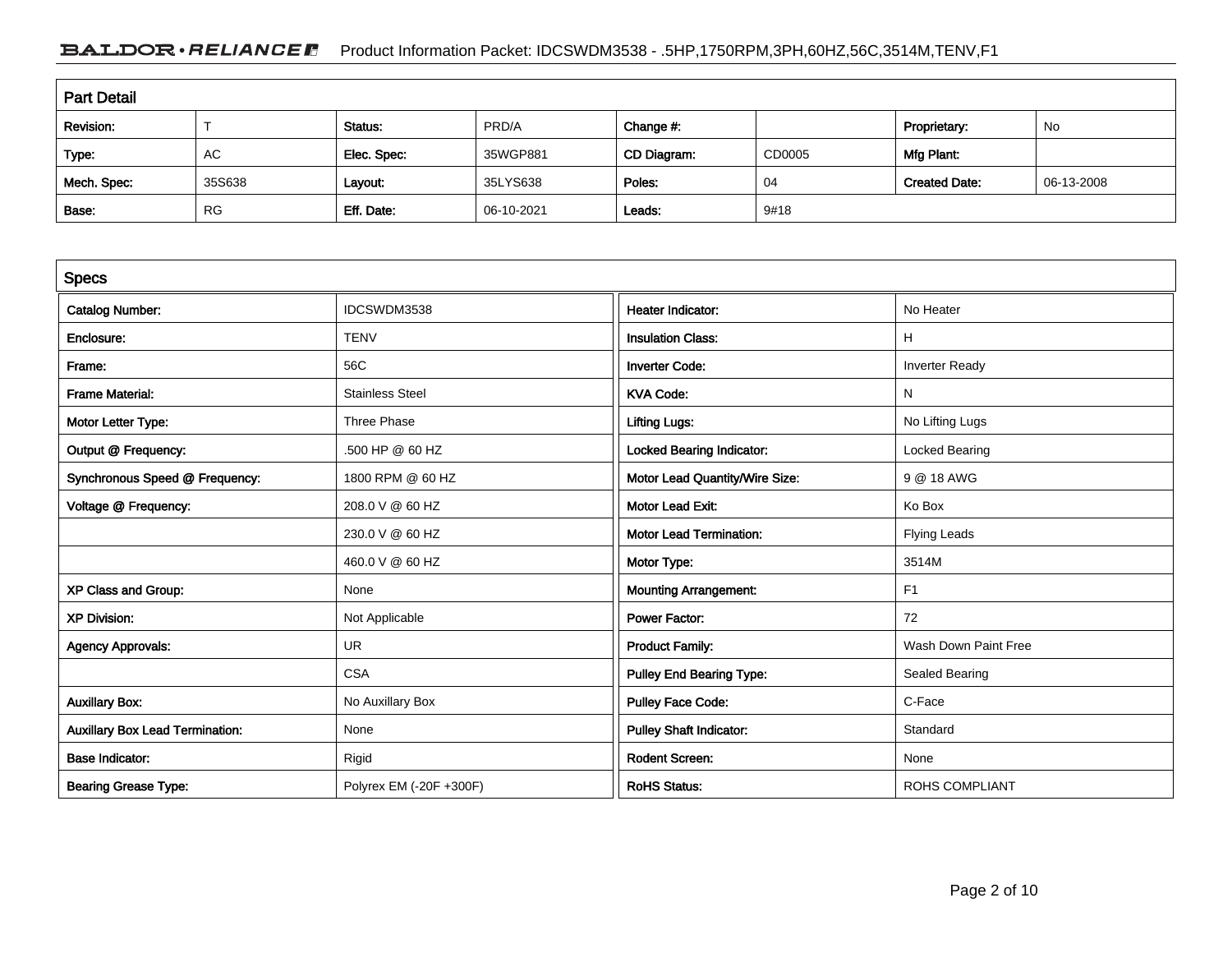| Blower:                               | None                      | <b>Shaft Extension Location:</b>   | <b>Pulley End</b>          |
|---------------------------------------|---------------------------|------------------------------------|----------------------------|
| Current @ Voltage:                    | .800 A @ 460.0 V          | <b>Shaft Ground Indicator:</b>     | No Shaft Grounding         |
|                                       | 1.600 A @ 230.0 V         | <b>Shaft Rotation:</b>             | Reversible                 |
|                                       | 1.700 A @ 208.0 V         | <b>Shaft Slinger Indicator:</b>    | No Slinger                 |
| Design Code:                          | в                         | <b>Speed Code:</b>                 | Single Speed               |
| Drip Cover:                           | No Drip Cover             | <b>Motor Standards:</b>            | <b>NEMA</b>                |
| Duty Rating:                          | <b>CONT</b>               | <b>Starting Method:</b>            | Direct on line             |
| <b>Electrically Isolated Bearing:</b> | Not Electrically Isolated | <b>Thermal Device - Bearing:</b>   | None                       |
| <b>Feedback Device:</b>               | NO FEEDBACK               | <b>Thermal Device - Winding:</b>   | Normally Closed Thermostat |
| <b>Front Face Code:</b>               | Standard                  | <b>Vibration Sensor Indicator:</b> | No Vibration Sensor        |
| <b>Front Shaft Indicator:</b>         | None                      | <b>Winding Thermal 1:</b>          | None                       |
|                                       |                           | <b>Winding Thermal 2:</b>          | None                       |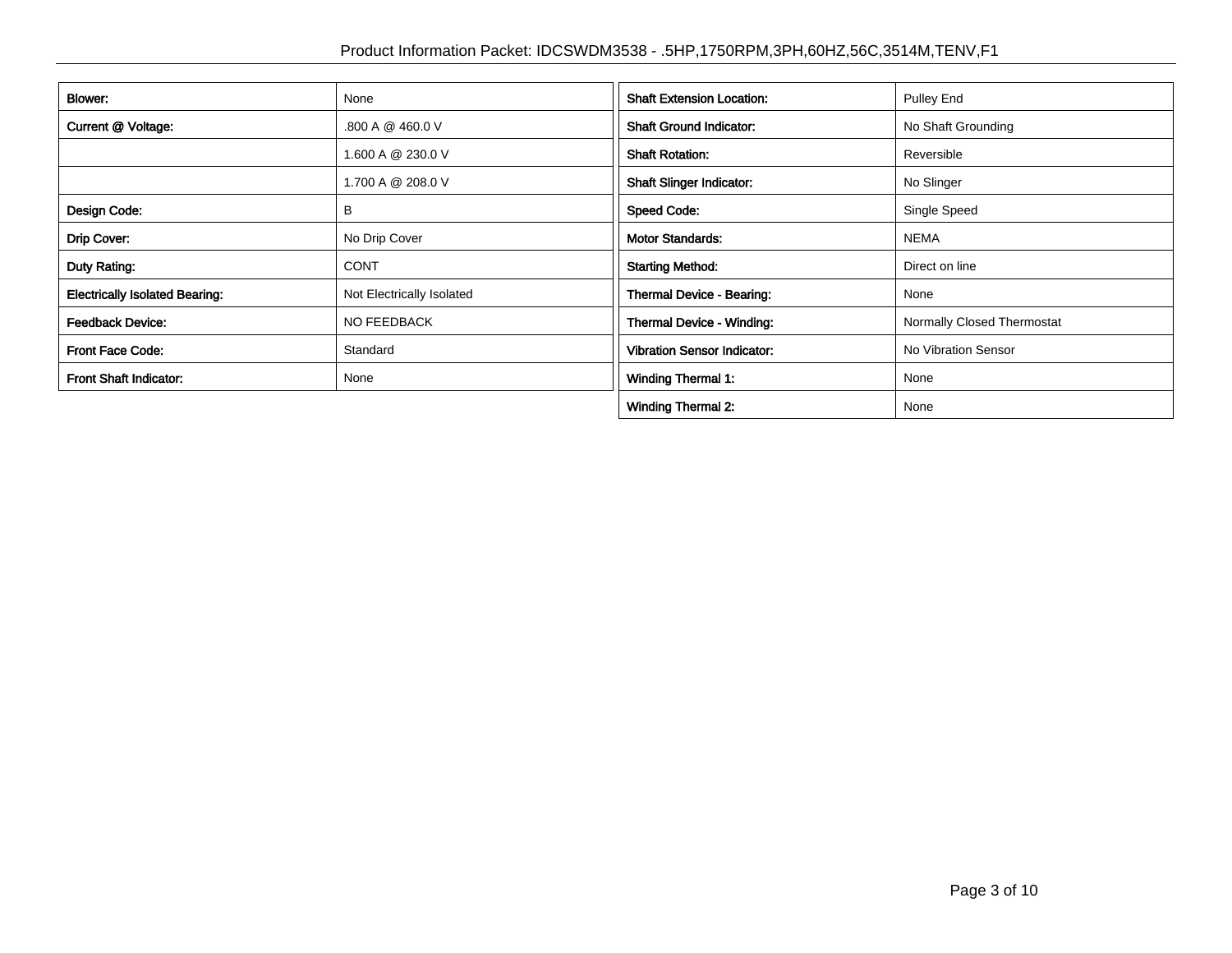### BALDOR · RELIANCE F Product Information Packet: IDCSWDM3538 - .5HP,1750RPM,3PH,60HZ,56C,3514M,TENV,F1

| Nameplate NP1608L  |                           |                     |                                   |                  |             |   |  |
|--------------------|---------------------------|---------------------|-----------------------------------|------------------|-------------|---|--|
|                    | <b>CAT NO IDCSWDM3538</b> |                     |                                   |                  |             |   |  |
|                    | SPEC. 35S638P881          |                     |                                   |                  |             |   |  |
| $FRAME$ 56C        |                           |                     |                                   | $HP$ .5 TE       |             |   |  |
|                    | VOLTS 208-230/460         |                     |                                   |                  |             |   |  |
| MAG CUR $1/5$      |                           |                     |                                   | $FLA$ 1.7-1.6/.8 |             |   |  |
|                    | $RPM$ 1750                | RPM MAX $6000$      |                                   |                  |             |   |  |
| HZ 60              |                           |                     | PH 3                              |                  | $CLASS$ $H$ |   |  |
| SER.F. 1.00        |                           |                     | $DES$ <sub>B</sub><br>SLHZ $ 1.7$ |                  |             |   |  |
| NEMA-NOM-EFF 82.5  |                           |                     | WK2 0.0827                        |                  |             |   |  |
| <b>BLWR V</b>      | PH                        |                     |                                   | HZ               |             | A |  |
|                    | RATING 40C AMB-CONT       |                     |                                   |                  |             |   |  |
| <b>DE BRG</b> 6205 |                           | <b>ODE BRG</b> 6203 |                                   |                  |             |   |  |
| CC                 |                           | <b>SN</b>           |                                   |                  |             |   |  |
|                    |                           |                     |                                   |                  |             |   |  |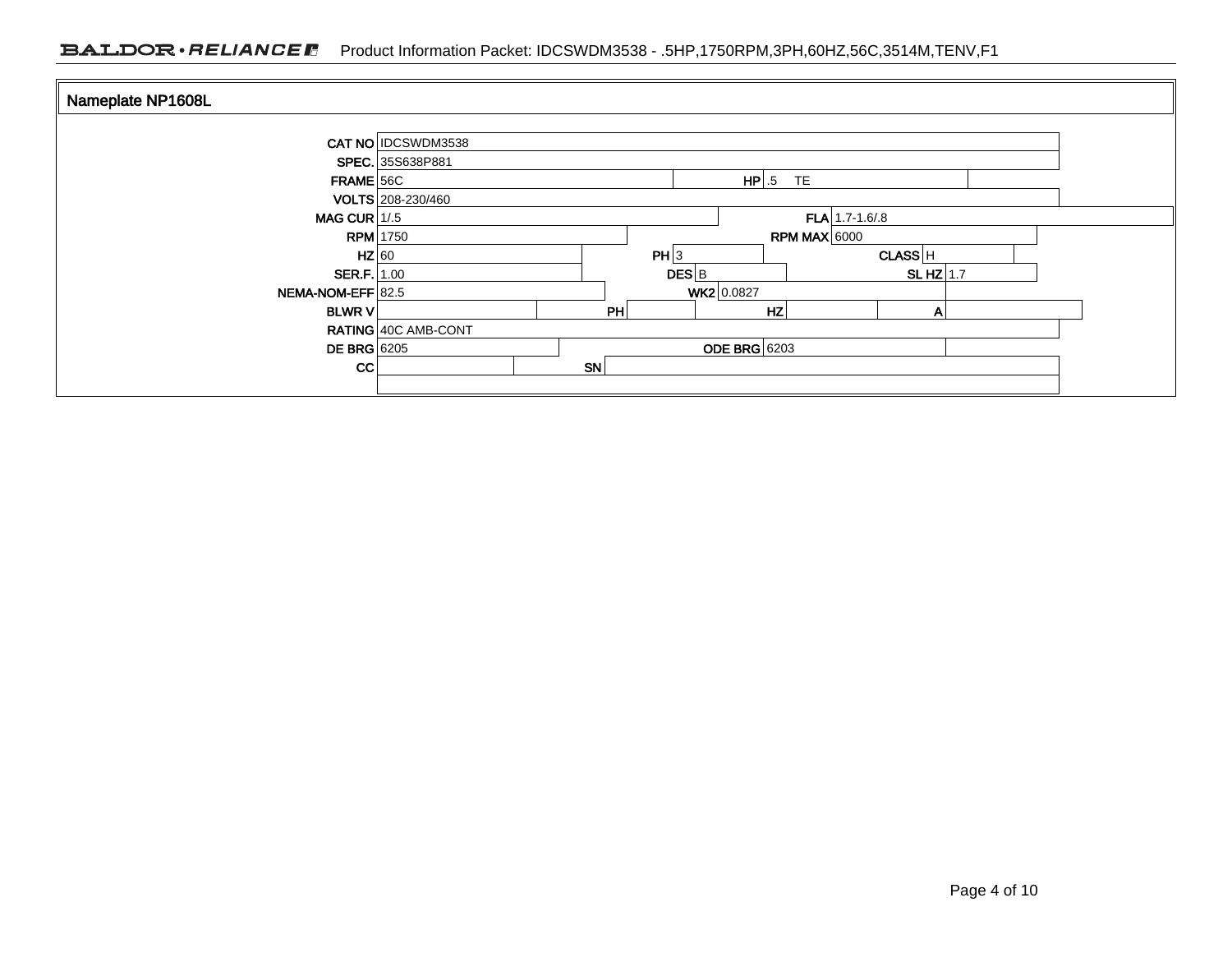| <b>Parts List</b>  |                                              |          |  |  |  |  |
|--------------------|----------------------------------------------|----------|--|--|--|--|
| <b>Part Number</b> | Description                                  | Quantity |  |  |  |  |
| SA174231           | SA 35S638P881                                | 1.000 EA |  |  |  |  |
| RA162375           | RA 35S638P881                                | 1.000 EA |  |  |  |  |
| NS2512A01          | <b>INSULATOR, CONDUIT BOX X</b>              | 1.000 EA |  |  |  |  |
| 35CB5001A03        | CONDUIT BOX KIT, FOR SUPER II WASHDOWN       | 1.000 EA |  |  |  |  |
| 11XW1032G06        | 10-32 X .38, TAPTITE II, HEX WSHR SLTD U     | 1.000 EA |  |  |  |  |
| 35EP3122D00U       | MASTER ODE, 203 BRG, 125NPT DRNS(BALL BUR    | 1.000 EA |  |  |  |  |
| HW4500S33          | 1/8 NPT STAINLESS #304 SS PLUG               | 3.000 EA |  |  |  |  |
| HW5100A03          | WAVY WASHER (W1543-017)                      | 1.000 EA |  |  |  |  |
| 35EP3307E00U       | MASTER DE, 205 BRG, 1.623SH, .125NPT DRNS, C | 1.000 EA |  |  |  |  |
| HW4500S33          | 1/8 NPT STAINLESS #304 SS PLUG               | 3.000 EA |  |  |  |  |
| HW4606A02          | JM CLIPPER/SEAL (LWE-0938-1624-AL23)         | 1.000 EA |  |  |  |  |
| 12XN1032S20        | 10-32 X 1-1/4 HEX M.S., STAINLESS STEEL      | 2.000 EA |  |  |  |  |
| HA1049A01          | DUBO LOK WASHER SIZE 10 (NYLON LOCK SEAL     | 2.000 EA |  |  |  |  |
| HA1049A01          | DUBO LOK WASHER SIZE 10 (NYLON LOCK SEAL     | 4.000 EA |  |  |  |  |
| HW2502D13          | SS KEY, 3/16 SQ X 1.375                      | 1.000 EA |  |  |  |  |
| HA7000A04          | KEY RETAINER 0.625 DIA SHAFTS                | 1.000 EA |  |  |  |  |
| MJ5001A02          | 732 CL SEALANT 3 OZ DIXIE BEARING 289100     | 0.001 EA |  |  |  |  |
| 85XU0407S04        | 4X1/4 U DRIVE PIN STAINLESS                  | 2.000 EA |  |  |  |  |
| LB1164             | LABEL, WARNING AND DRAIN                     | 1.000 EA |  |  |  |  |
| HA5027A02          | HA4054 T-DRAIN X2 BAGGED WITH LABEL          | 1.000 EA |  |  |  |  |
| MJ1000A02          | GREASE, POLYREX EM EXXON                     | 0.050 LB |  |  |  |  |
| HA3100S12          | THRUBOLT 7.625 LENGTH 1.250 TH LENGTH SS     | 4.000 EA |  |  |  |  |
| LC0145B01          | <b>CONNECTION LABEL</b>                      | 1.000 EA |  |  |  |  |
| <b>NP1608L</b>     | SS WD INV UL CSA CC REV MTG                  | 1.000 EA |  |  |  |  |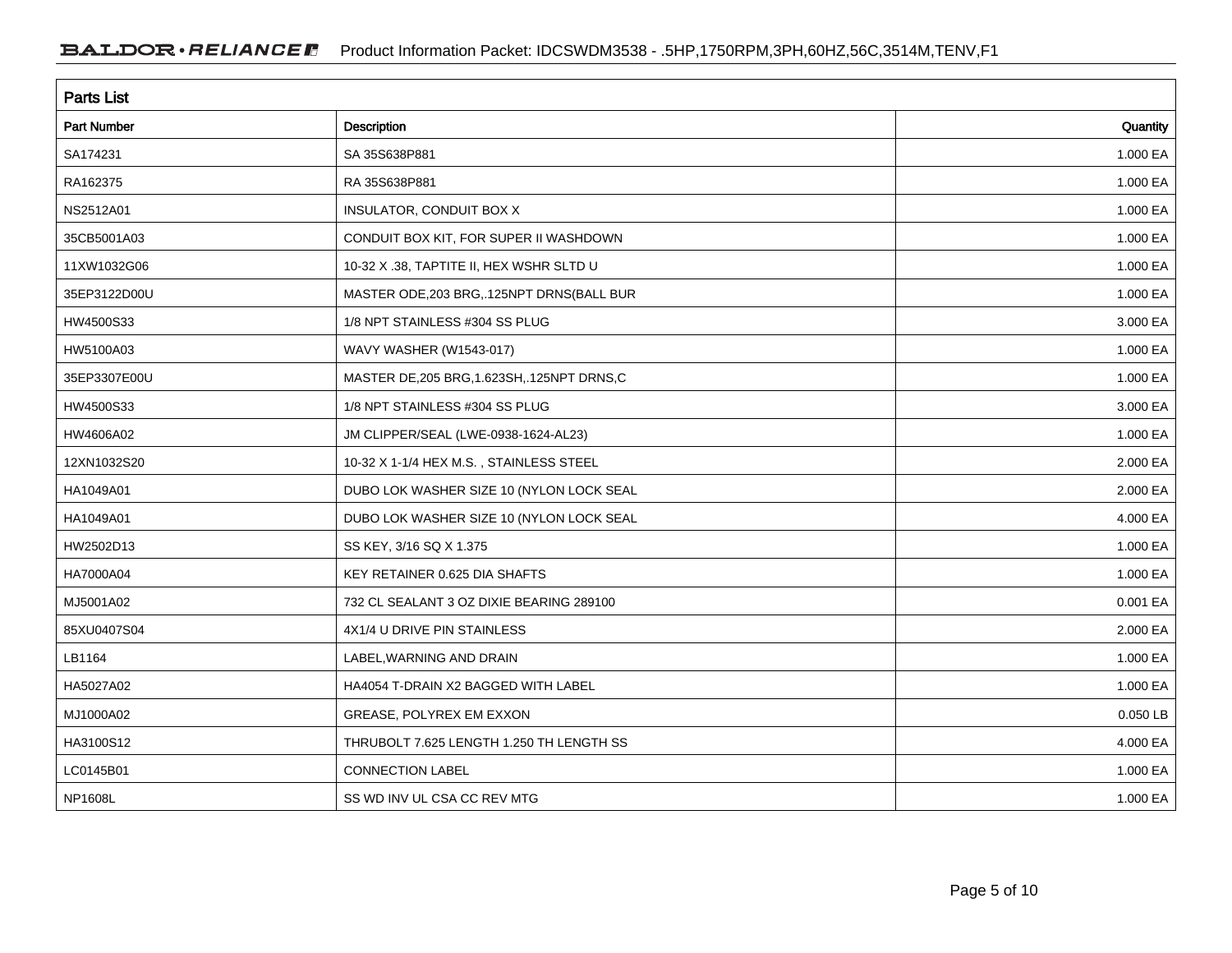| Parts List (continued) |                                         |          |  |  |  |  |
|------------------------|-----------------------------------------|----------|--|--|--|--|
| <b>Part Number</b>     | Description                             | Quantity |  |  |  |  |
| 35PA1066               | PKG GRP, PRINT<br>PK1008A06             | 1.000 EA |  |  |  |  |
| MN416A01               | TAG-INSTAL-MAINT no wire (2100/bx) 4/22 | 1.000 EA |  |  |  |  |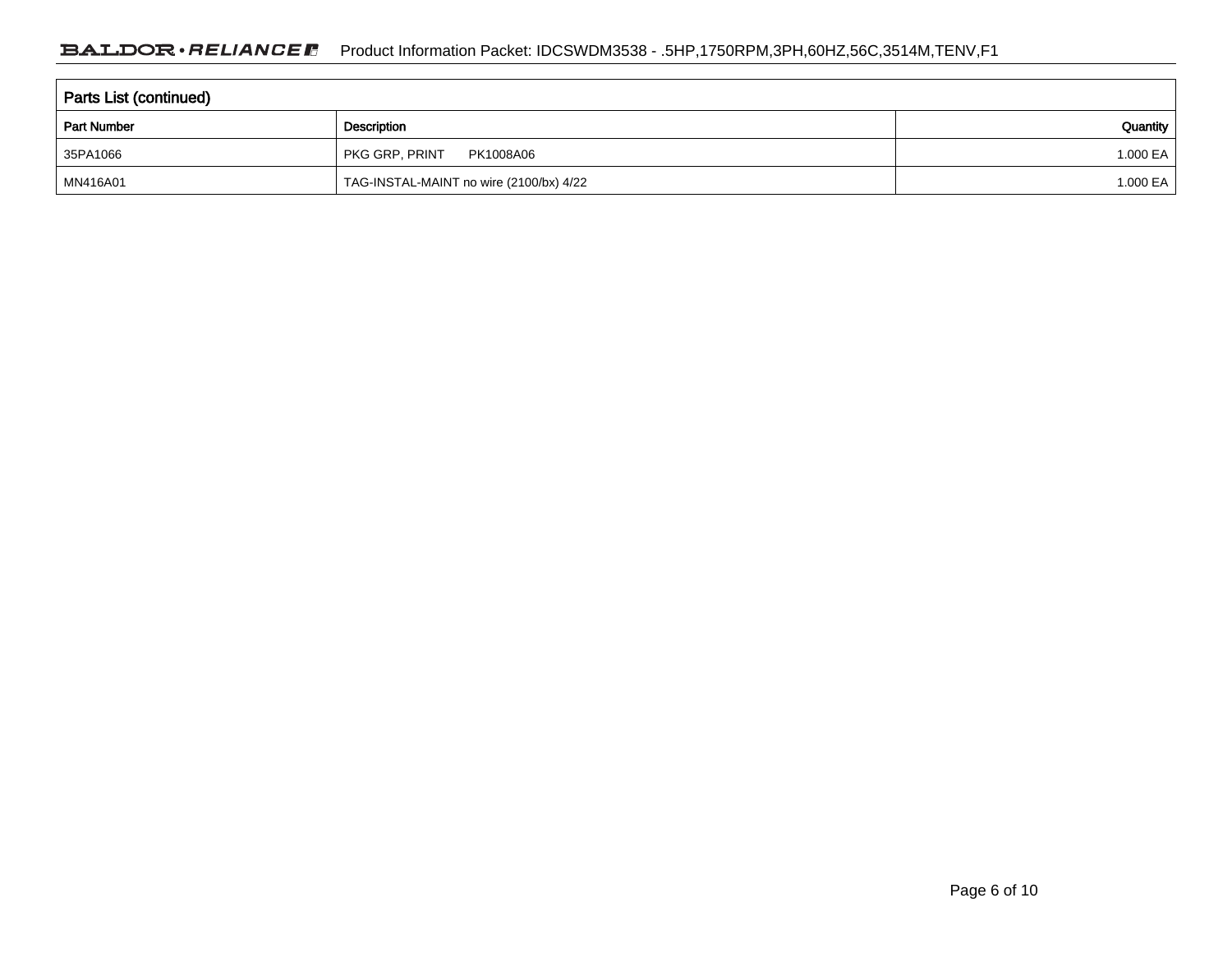#### **AC Induction Motor Performance Data**

Record # 26876Typical performance - not guaranteed values

| <b>Winding: 35WGP881-R001</b> |                   | <b>Type: 3514M</b>  |                                                 | <b>Enclosure: TENV</b> |
|-------------------------------|-------------------|---------------------|-------------------------------------------------|------------------------|
| <b>Nameplate Data</b>         |                   |                     | 460 V, 60 Hz:<br><b>High Voltage Connection</b> |                        |
| <b>Rated Output (HP)</b>      |                   | .5                  | <b>Full Load Torque</b>                         | 1.49 LB-FT             |
| <b>Volts</b>                  |                   | 208-230/460         | <b>Start Configuration</b>                      | direct on line         |
| <b>Full Load Amps</b>         |                   | $1.68 - 1.54 / .77$ | <b>Breakdown Torque</b>                         | 7.12 LB-FT             |
| <b>R.P.M.</b>                 |                   | 1755                | <b>Pull-up Torque</b>                           | 4.05 LB-FT             |
| Hz                            | 60 Phase          | 3                   | <b>Locked-rotor Torque</b>                      | 5.09 LB-FT             |
| <b>NEMA Design Code</b>       | <b>B KVA Code</b> | N                   | <b>Starting Current</b>                         | 7.1A                   |
| Service Factor (S.F.)         |                   |                     | <b>No-load Current</b>                          | 0.538 A                |
| <b>NEMA Nom. Eff.</b>         | 82.5 Power Factor | 72                  | Line-line Res. @ 25°C                           | $32.4 \Omega$          |
| <b>Rating - Duty</b>          |                   | 40C AMB-CONT        | Temp. Rise @ Rated Load                         | $59^{\circ}$ C         |
|                               |                   |                     | <b>Locked-rotor Power Factor</b>                | 67                     |
|                               |                   |                     | <b>Rotor inertia</b>                            | 0.0827 LB-FT2          |

#### **Load Characteristics 460 V, 60 Hz, 0.5 HP**

| % of Rated Load     | 25   | 50    | 75    | 100   | 125   | 150               |
|---------------------|------|-------|-------|-------|-------|-------------------|
| <b>Power Factor</b> | 30   | 48    | 62    | 72    | 78    | 84                |
| <b>Efficiency</b>   | 68.2 | 79.7  | 82.4  | 83.9  | 83.4  | 82.3              |
| <b>Speed</b>        | 1789 | 1778  | 1767  | 1755  | 1743  | 1728              |
| Line amperes        | 0.56 | 0.607 | 0.681 | 0.773 | 0.892 | 1.02 <sub>1</sub> |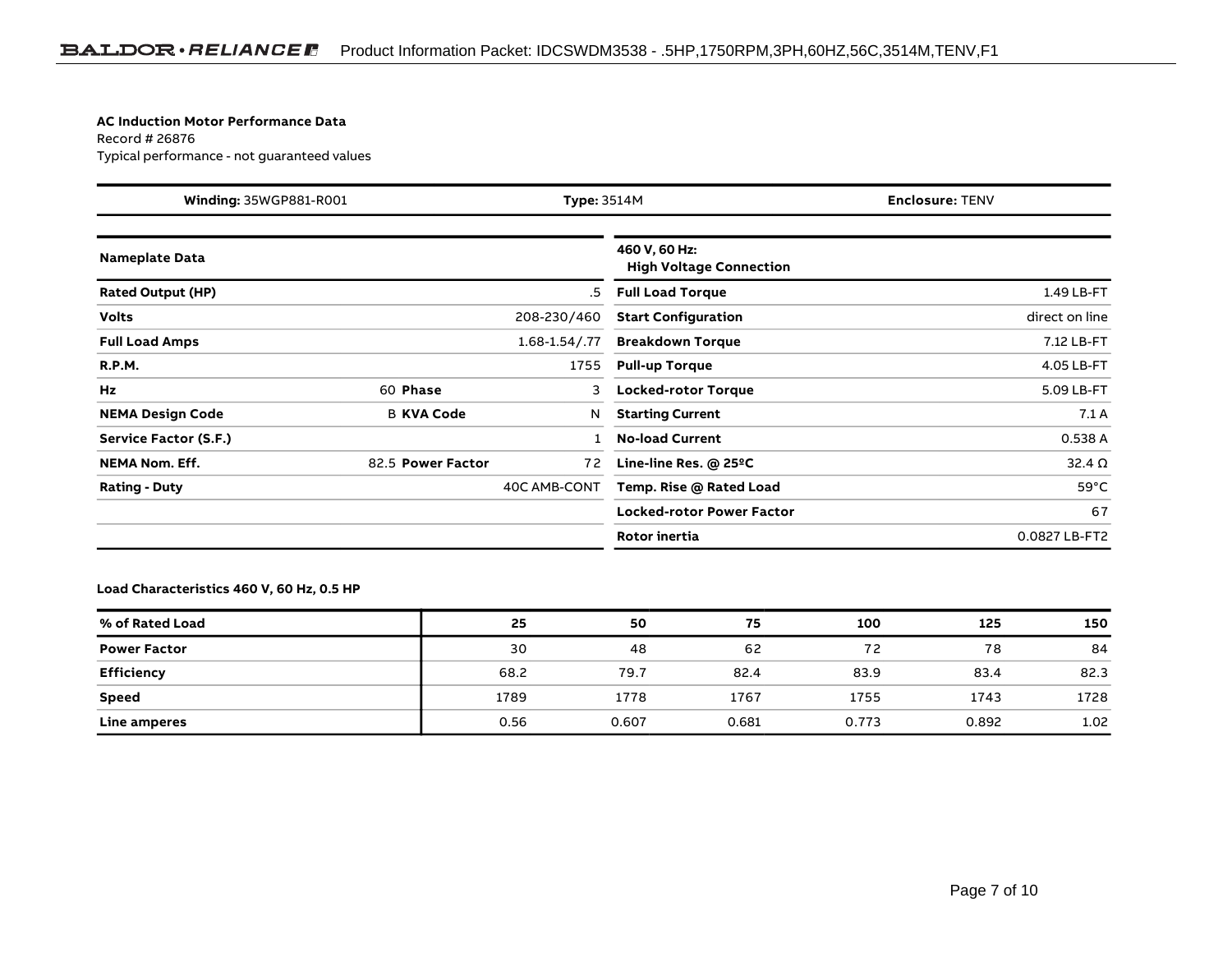

Performance Graph at 460V, 60Hz, 0.5HP Typical performance - Not guaranteed values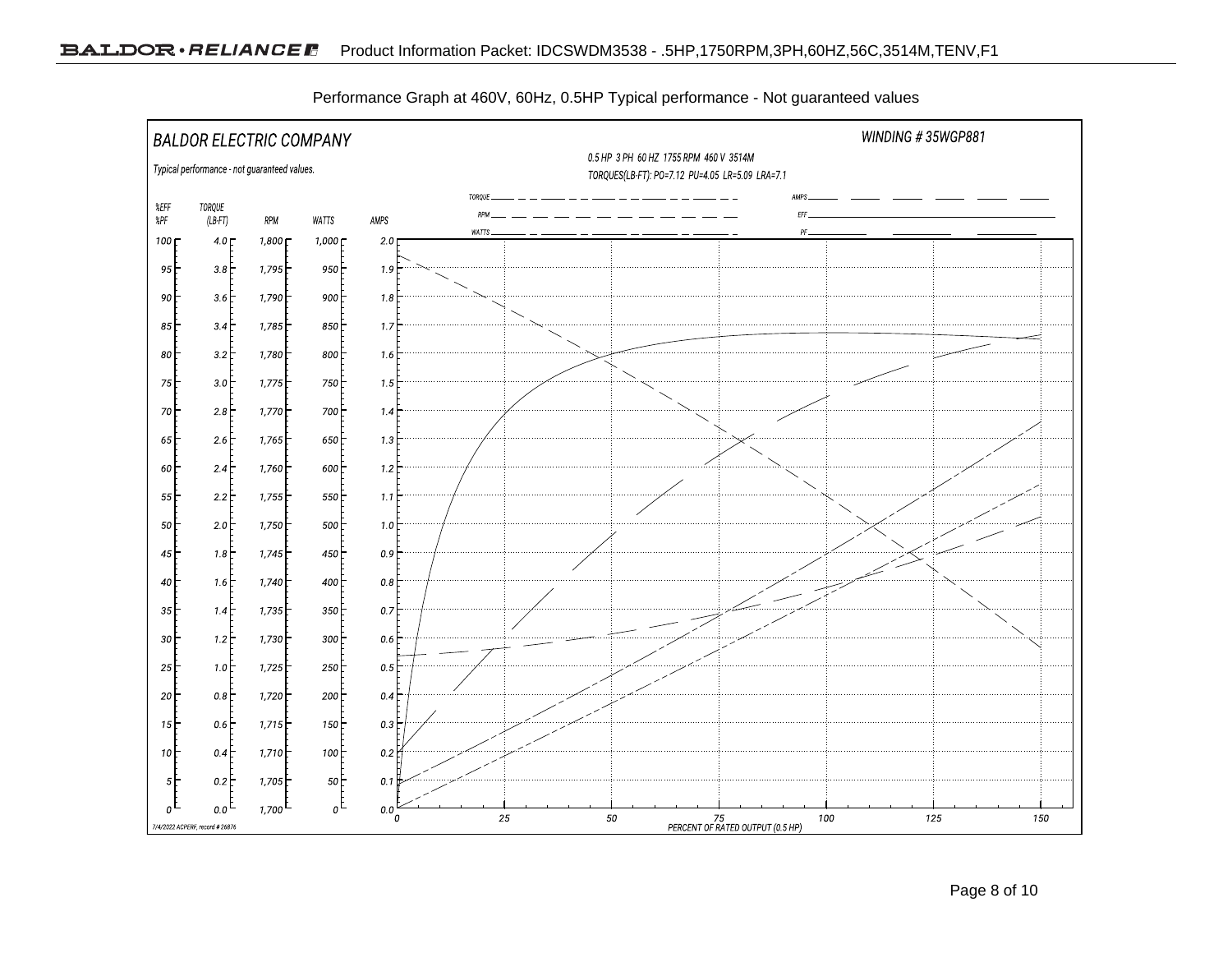